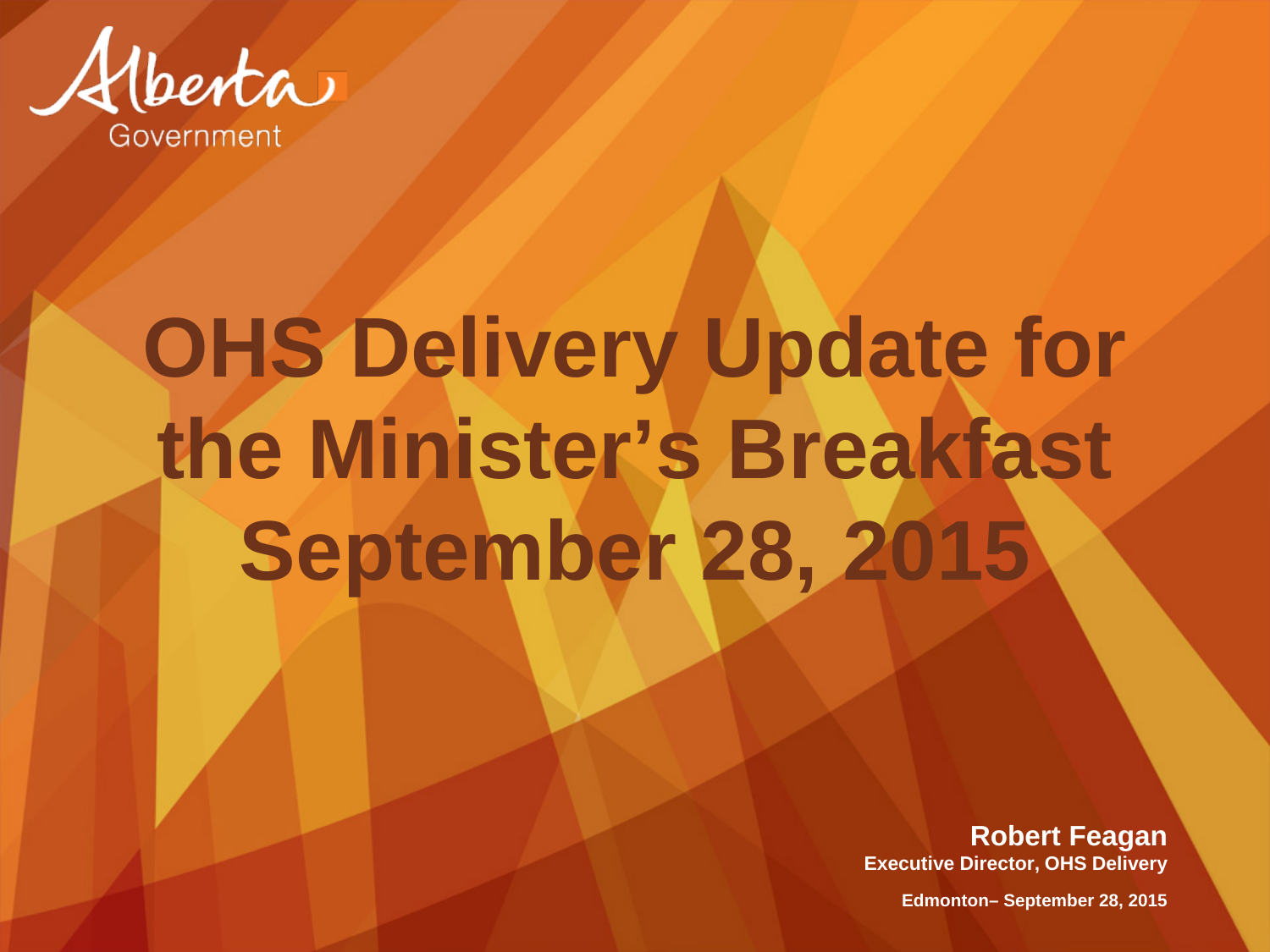

#### **Occupational Health and Safety Compliance Policy**

• **All Albertans are entitled to workplaces that are safe, fair and healthy. The Alberta government promotes occupational health and safety (OHS) through legislated requirements which are enshrined in the** *Occupational Health and Safety Act, Regulation* **and** *Code***.**

• **Alberta Occupational Health and Safety (Alberta OHS) is the branch of the Safe, Fair and Healthy Workplaces (SFHW) division mandated to reach the vision "Healthy and Safe is How Alberta Works." The branch mission is to "prevent workplace injury & illness by building and strengthening a health and safety culture through partnerships, policy, education, enforcement and innovation."**

• **OHS legislation in Alberta is performance or outcome-based, rather than prescriptive in its approach. This philosophy is founded on the premise of an internal responsibility system. Employers and workers will be more successful in establishing safe and healthy work sites if they meet their legislated responsibilities by actively engaging in the development of safe and innovative work practices that address specific hazards.**

• **Alberta OHS uses both proactive and responsive approaches to establish compliance at Alberta work sites.**

• **Proactive approaches with employers and industries are evidence-based. These approaches use multiple injury performance measures and compliance data to identify employers and industries who are not meeting legislated health and safety requirements and are most likely to benefit from enhanced educational and inspection activities. Through proactive strategic programs, Alberta OHS focuses resources where the greatest need is identified, and conducts compliance activities to improve performance and decrease associated incidents. SFHW believes that this evidence-based approach will result in improved health and safety at Alberta work sites and a sustained culture of compliance by employers and workers.**

• **Alberta OHS also acts in a responsive manner to complaints and reported incidents at Alberta work sites. Through inspections and investigations, staff use a variety of compliance tools, ranging from education to prosecutions, to ensure employers and workers meet their responsibilities under OHS legislation. One tool does not fit every situation and the appropriate compliance tool or combination of tools must be selected to ensure employers and workers are directed to meet their responsibilities. Where employers are resistant, the non-compliance is of a serious nature, or a pattern of repeat non-compliance is evident, the strongest enforcement tools will be used.**

• **Regardless of the approach, the goal of Alberta OHS is to engage with employers and workers in a cooperative manner to eliminate any issues of non-compliance, and attain a sustained culture of health and safety for Alberta workers. Alberta OHS shares learnings from inspections and investigations with employers and workers, conducts compliance activities, and when necessary, enforces compliance with OHS legislation. It is this combination of awareness and education with sound, appropriate enforcement practices that is leading to achievement of the vision, "Healthy and Safe is How Alberta Works."**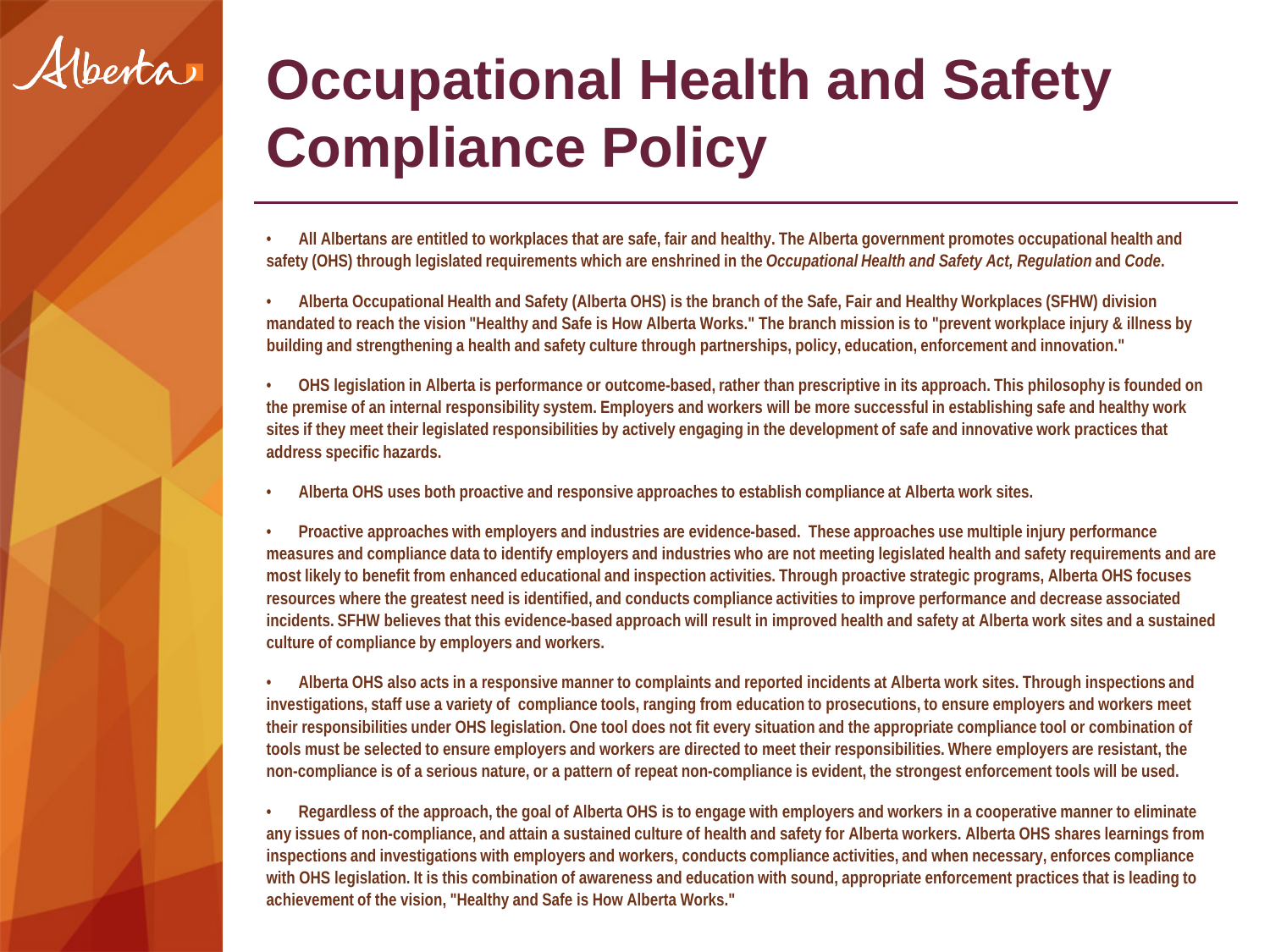

## **Alberta OHS uses both proactive and responsive approaches to establish compliance at Alberta work sites**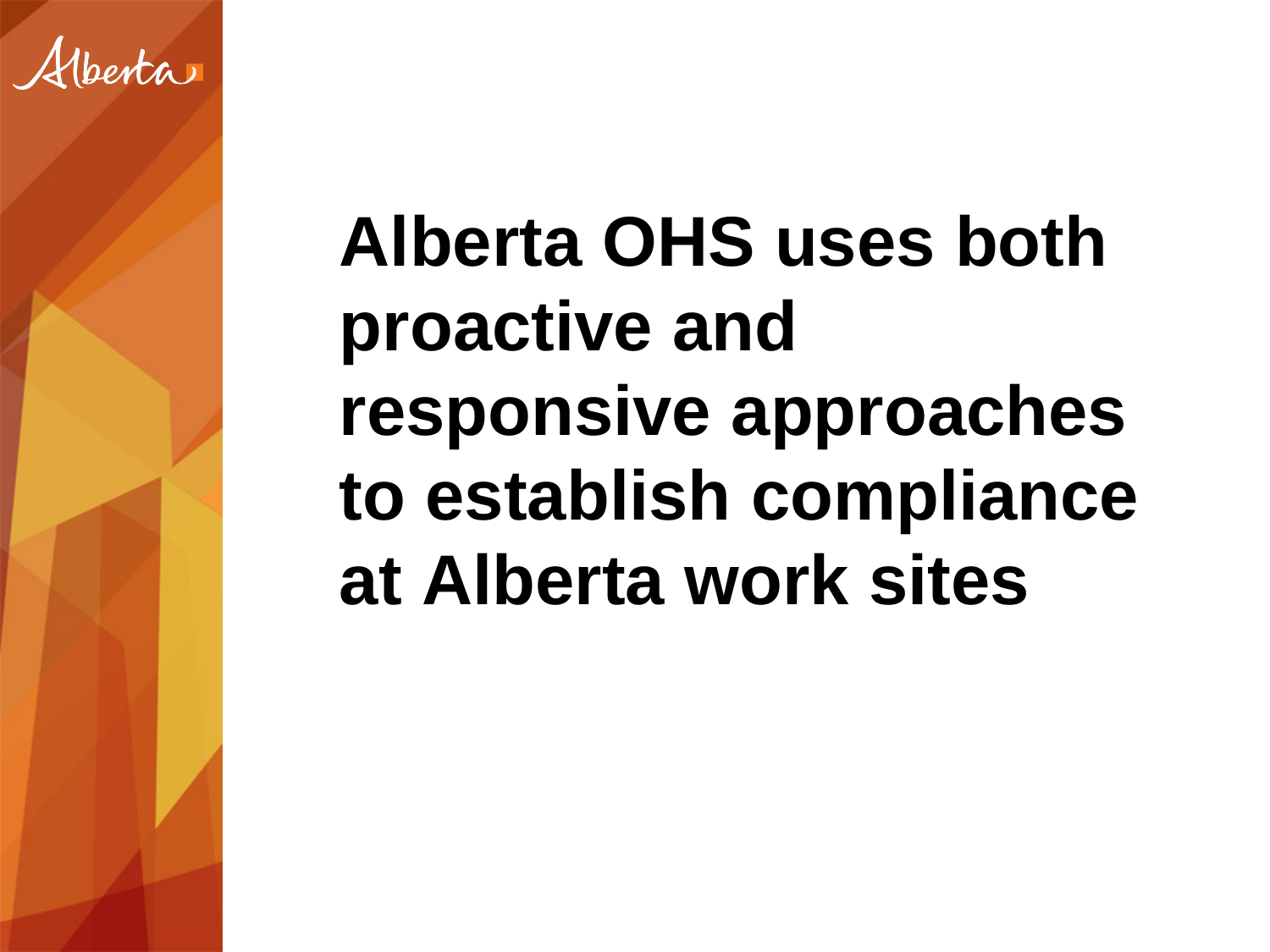

**Through proactive strategic programs, Alberta OHS focuses resources where the greatest need is identified, and conducts compliance activities to improve performance and decrease associated incidents. SFHW believes that this evidence-based approach will result in improved health and safety at Alberta work sites and a sustained culture of compliance by employers and workers.**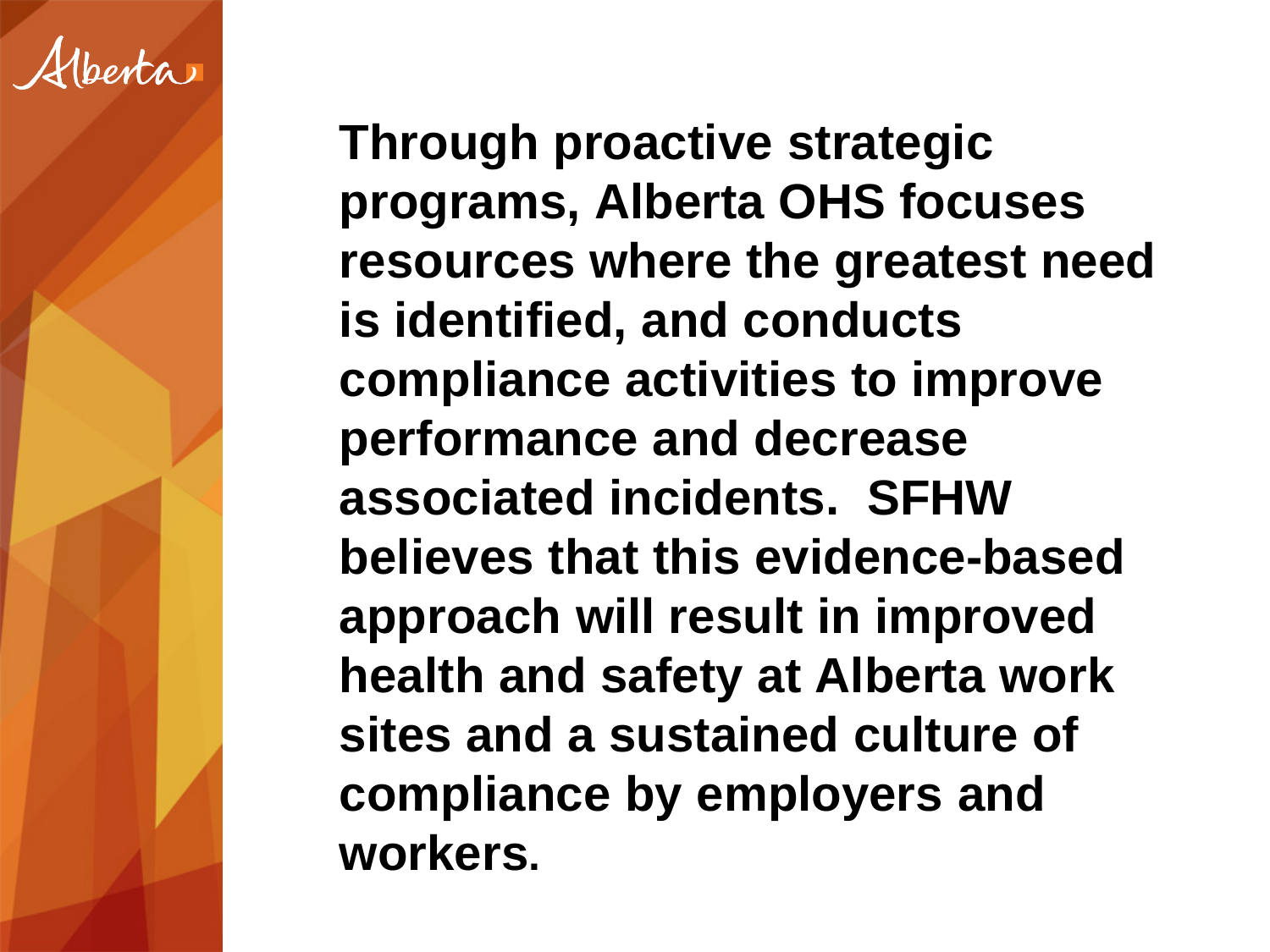

**One compliance tool does not fit every situation and the appropriate compliance tool or combination of tools must be selected to ensure employers and workers are directed to meet their responsibilities. Where employers are resistant, the non-compliance is of a serious nature, or a pattern of repeat non-compliance is evident, the strongest enforcement tools will be used.**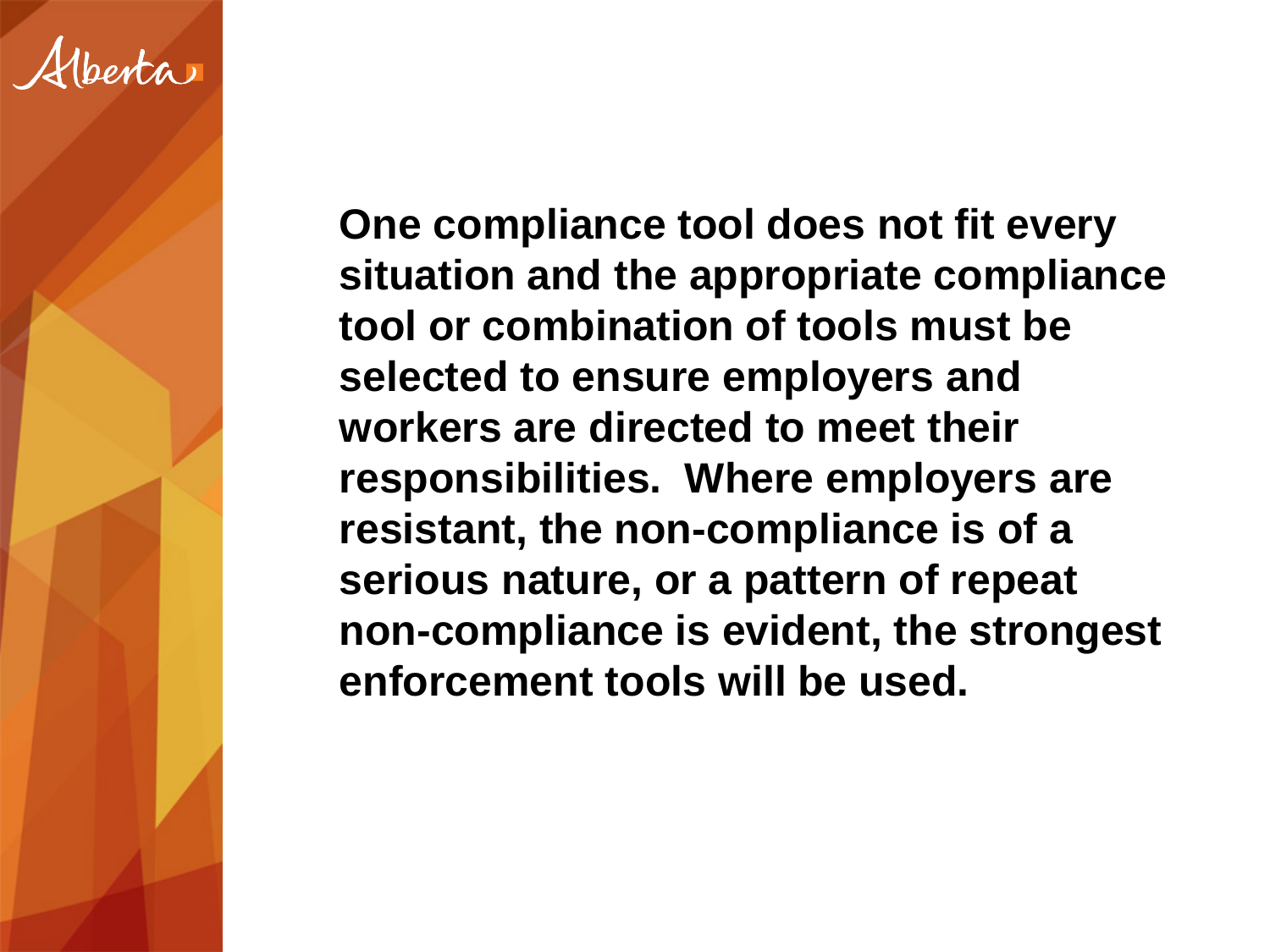

**Regardless of the approach, the goal of Alberta OHS is to engage with employers and workers in a cooperative manner to eliminate any issues of non-compliance, and attain a sustained culture of health and safety for Alberta workers. Alberta OHS shares learnings from inspections and investigations with employers and workers, conducts compliance activities and when necessary enforces compliance with the OHS legislation. It is this combination of awareness and education with sound appropriate enforcement practices that is leading to achievement of the vision,** 

*"Healthy and Safe is How Alberta Works"*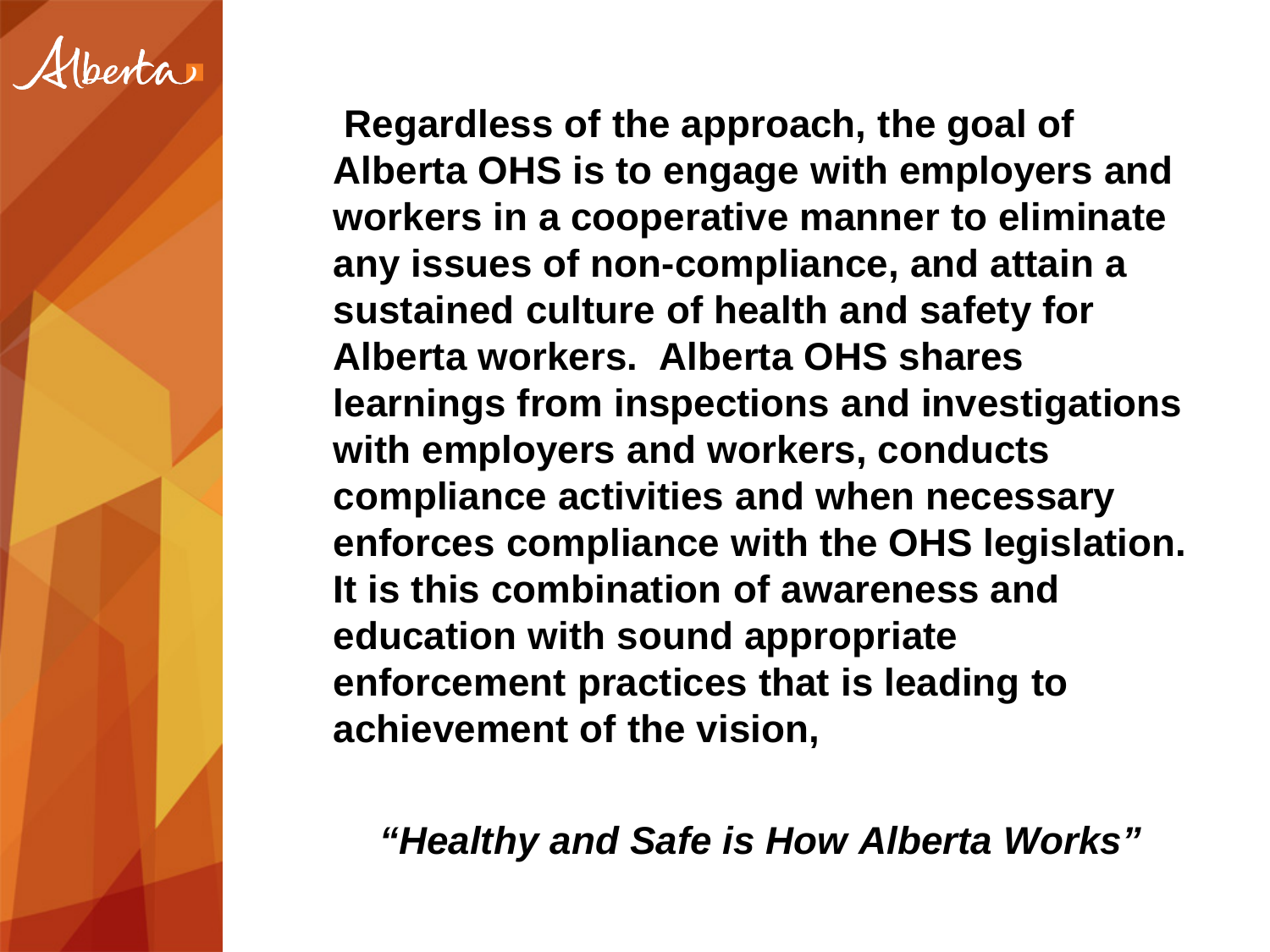

### **PROACTIVE PROGRAMS**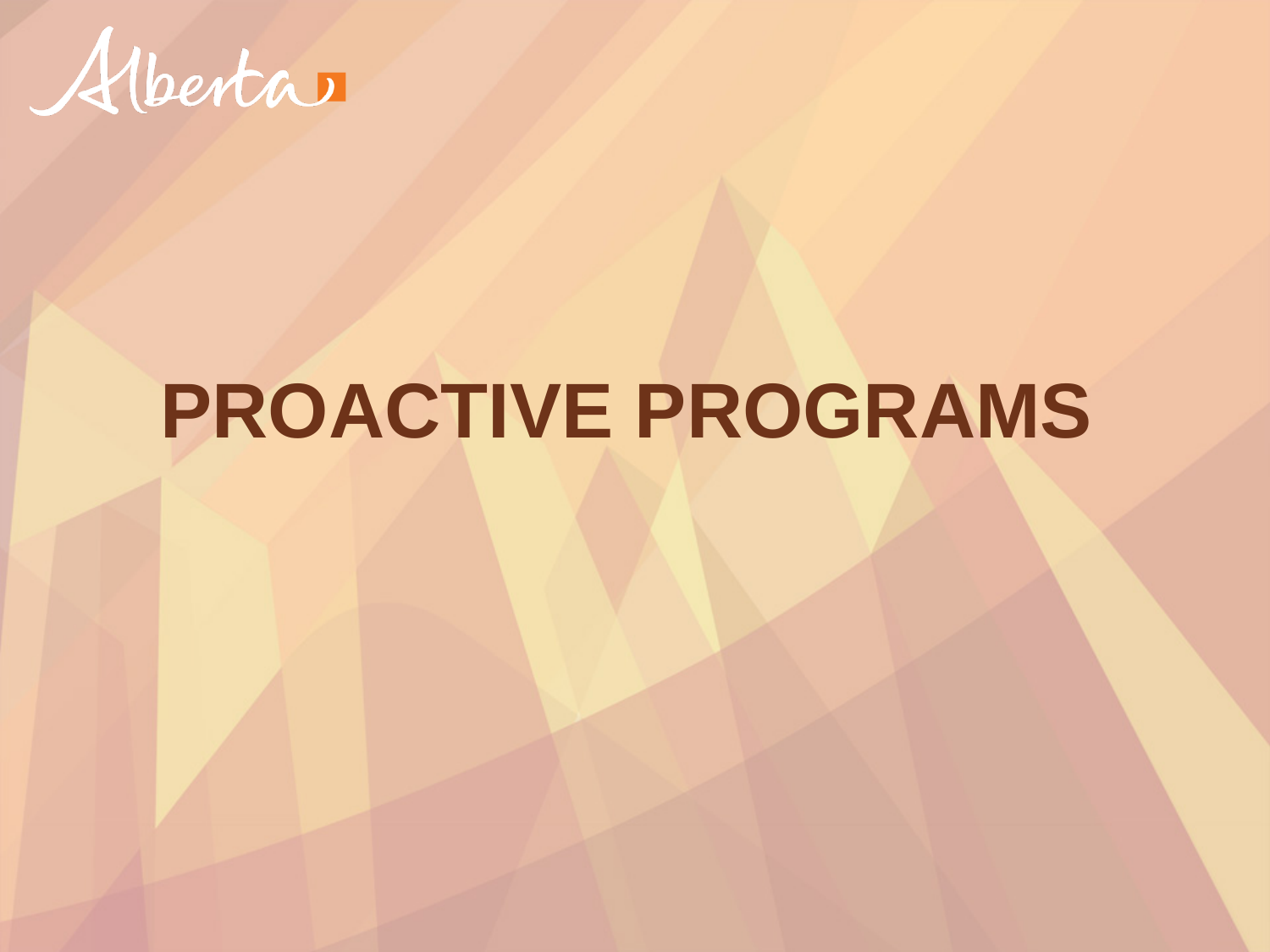

#### **OHS Index Model**

- Launched in October 2014
- Injury Metrics used all over the world
- Traditional and Classic Safety Metrics
- Offers different views of safety performance
	- **Disabling Injury Rate**
	- **Lost Time Claim Rate**
	- **Fatality Occurrence**
	- **Days Lost Frequency Rate (Severity/Duration)**
- CMIS OHS Order Information new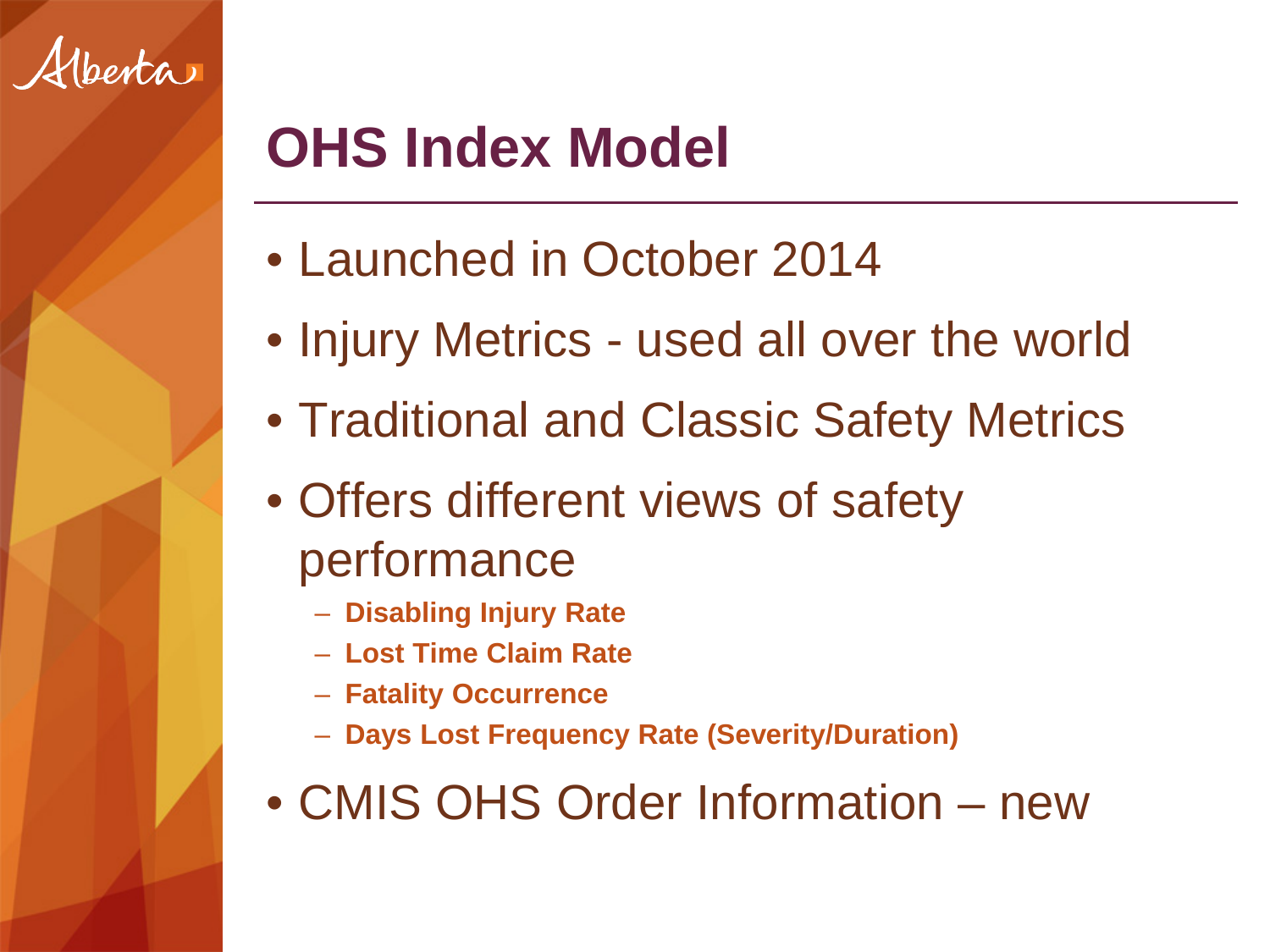

#### **Compare Employers to Industry** *Risk Associated with Industry*

- Disabling Injury, Lost Time and Days Lost Frequency Rates are compared to industry averages
- Greater than 100% worse than industry employers are noted for exceptional poor performance
- Occurrence of fatalities
- Four-year period considered in statistical analysis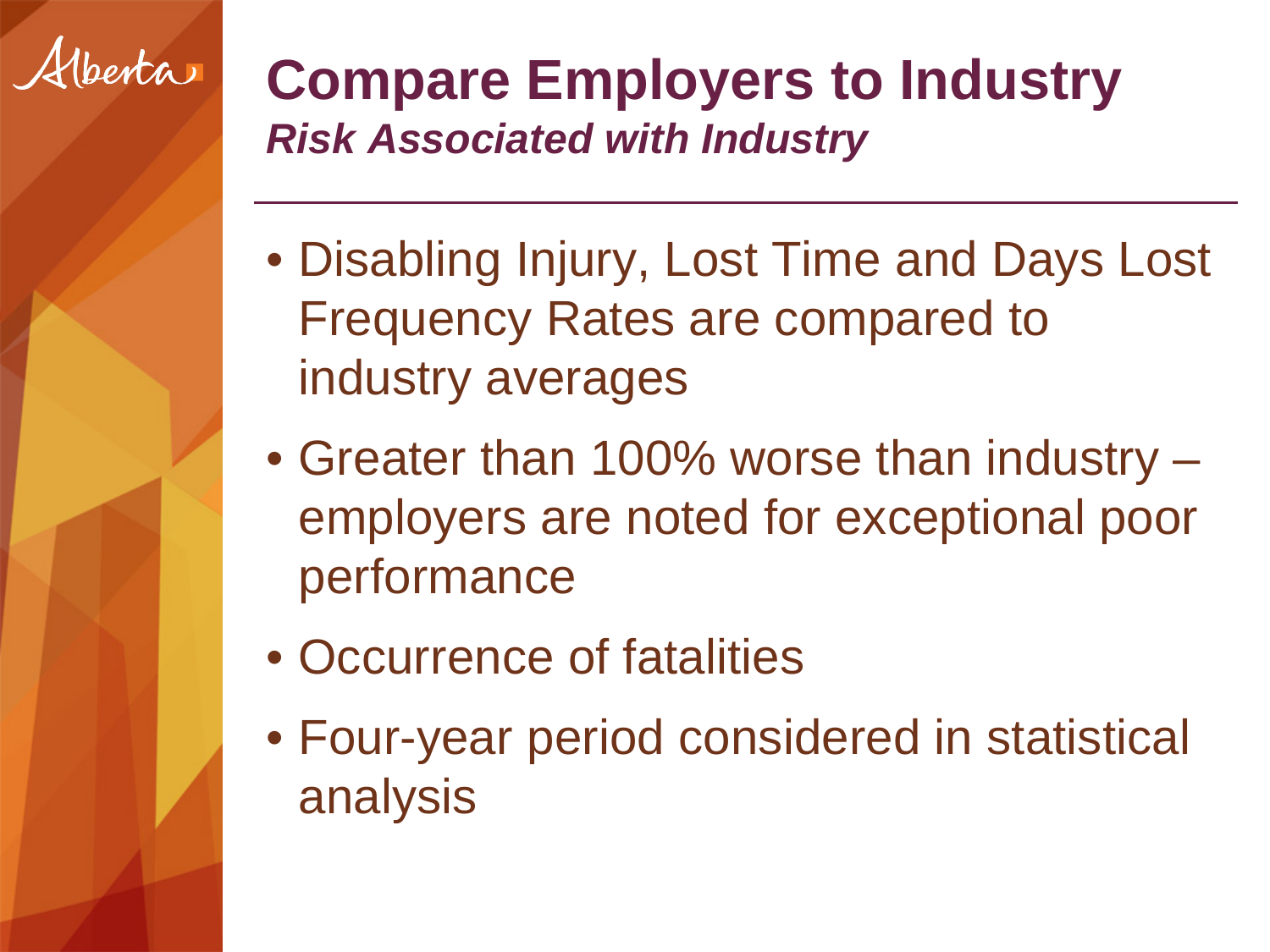

#### **Proactive Programs**

- Proactive Employer Program (PEP)
- Employer Injury and Illness Prevention Program (EIIPP)
- Residential Construction
- Commercial Construction
- Oil and Gas
- Health Care
- Ski Hills
- Sand and Gravel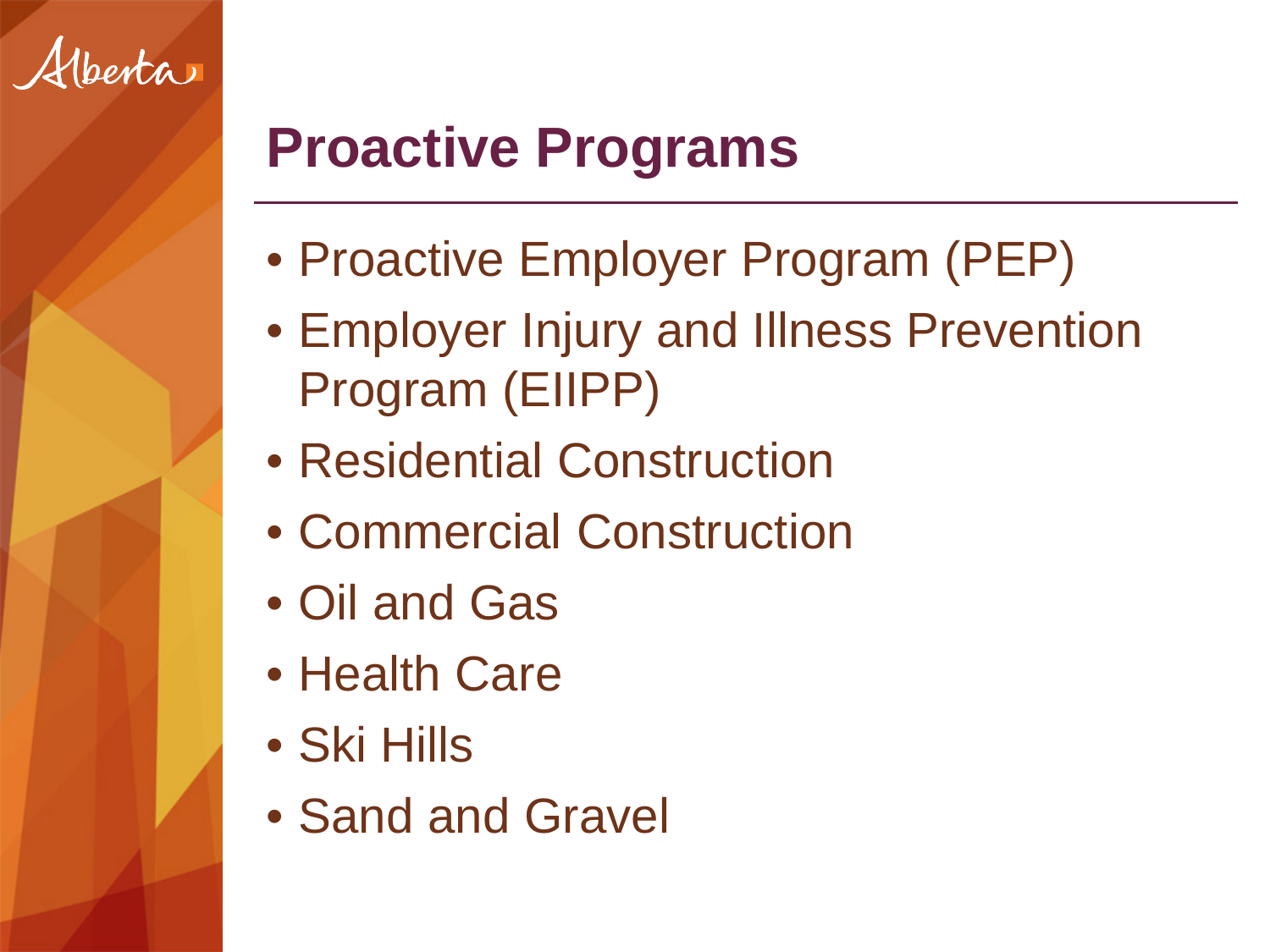

## **TICKETING**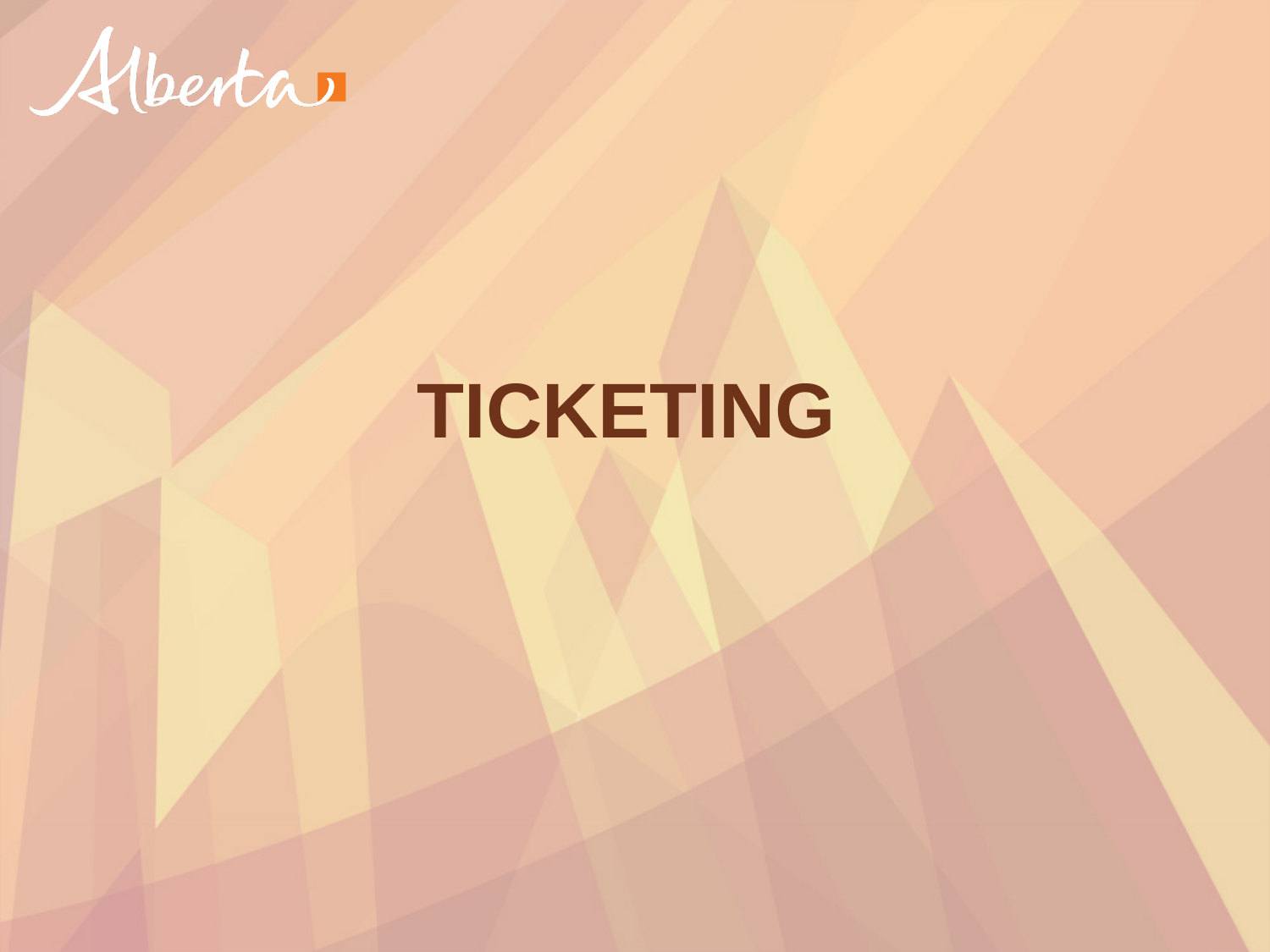

# **150 Tickets Issued**

- *65 Paid 20 Dismissed 39 Warrants Issued 21 Active 1 Adjournment*
- *2 Reserved Plea*
- *1 Sentence*
- *1 Warrant Recalled*

*(Worker – 140, Employer – 10)*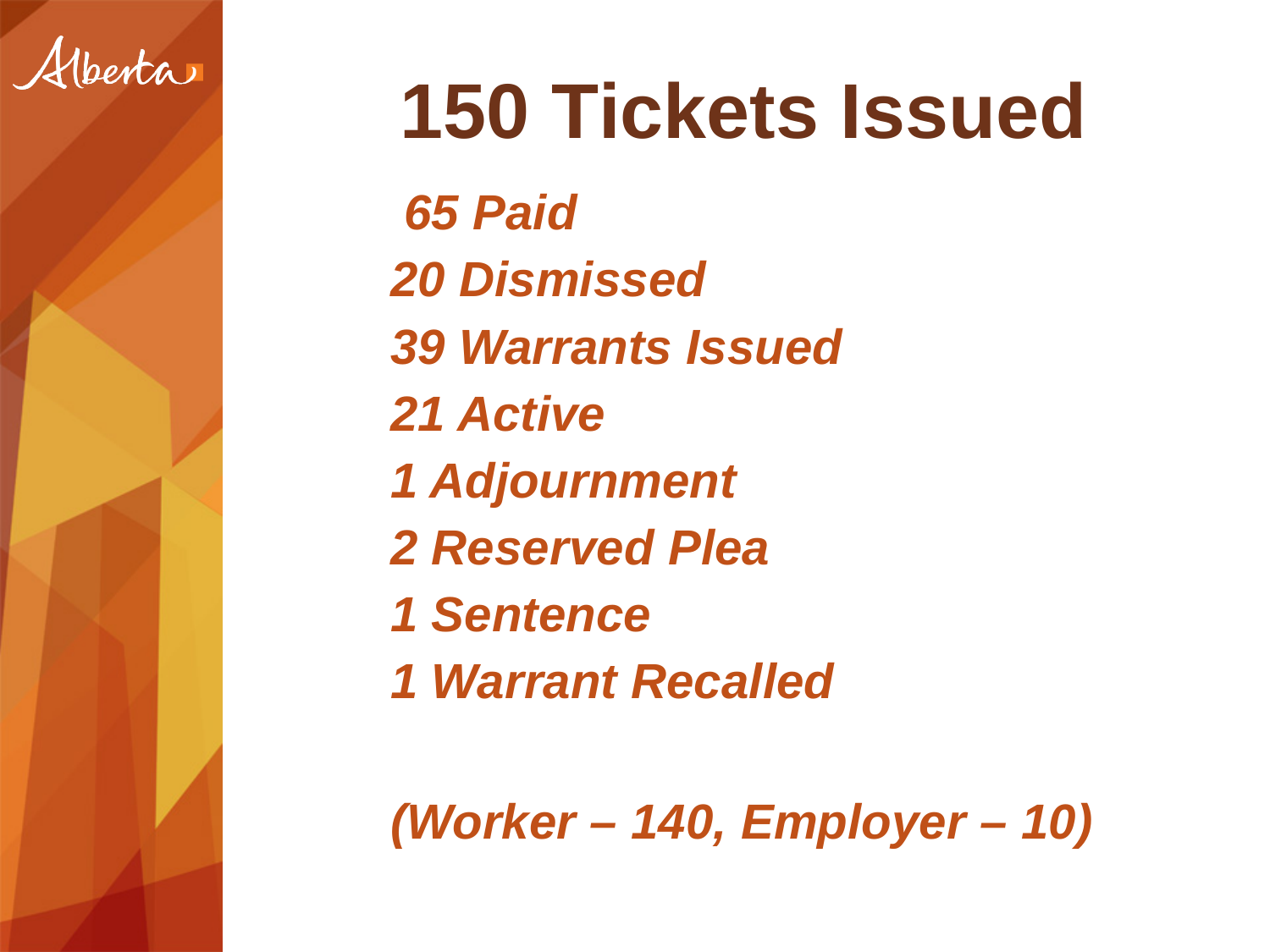

## **ADMINISTRATIVE PENALTIES**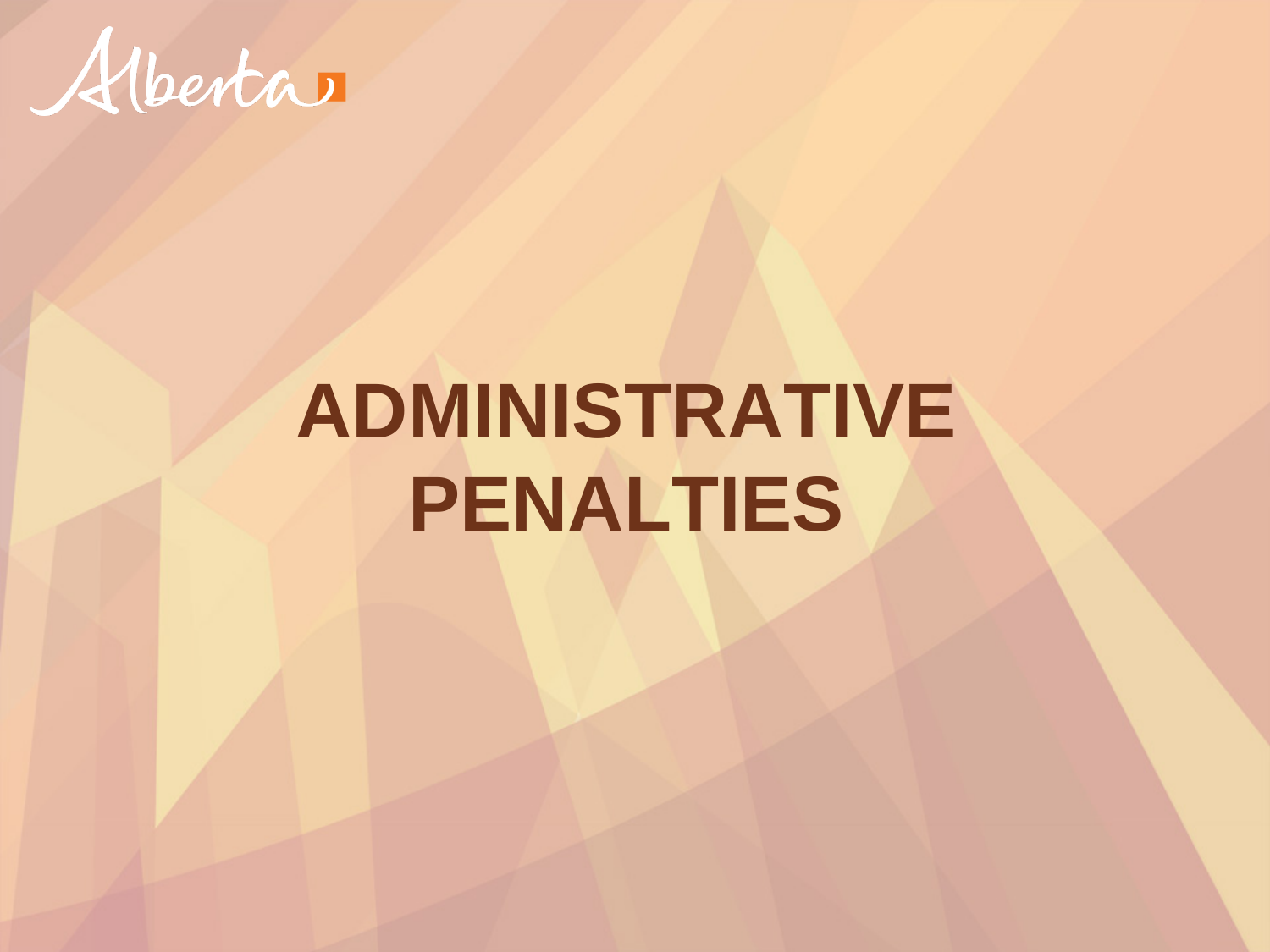

### **Administrative Penalties**

**10 levied**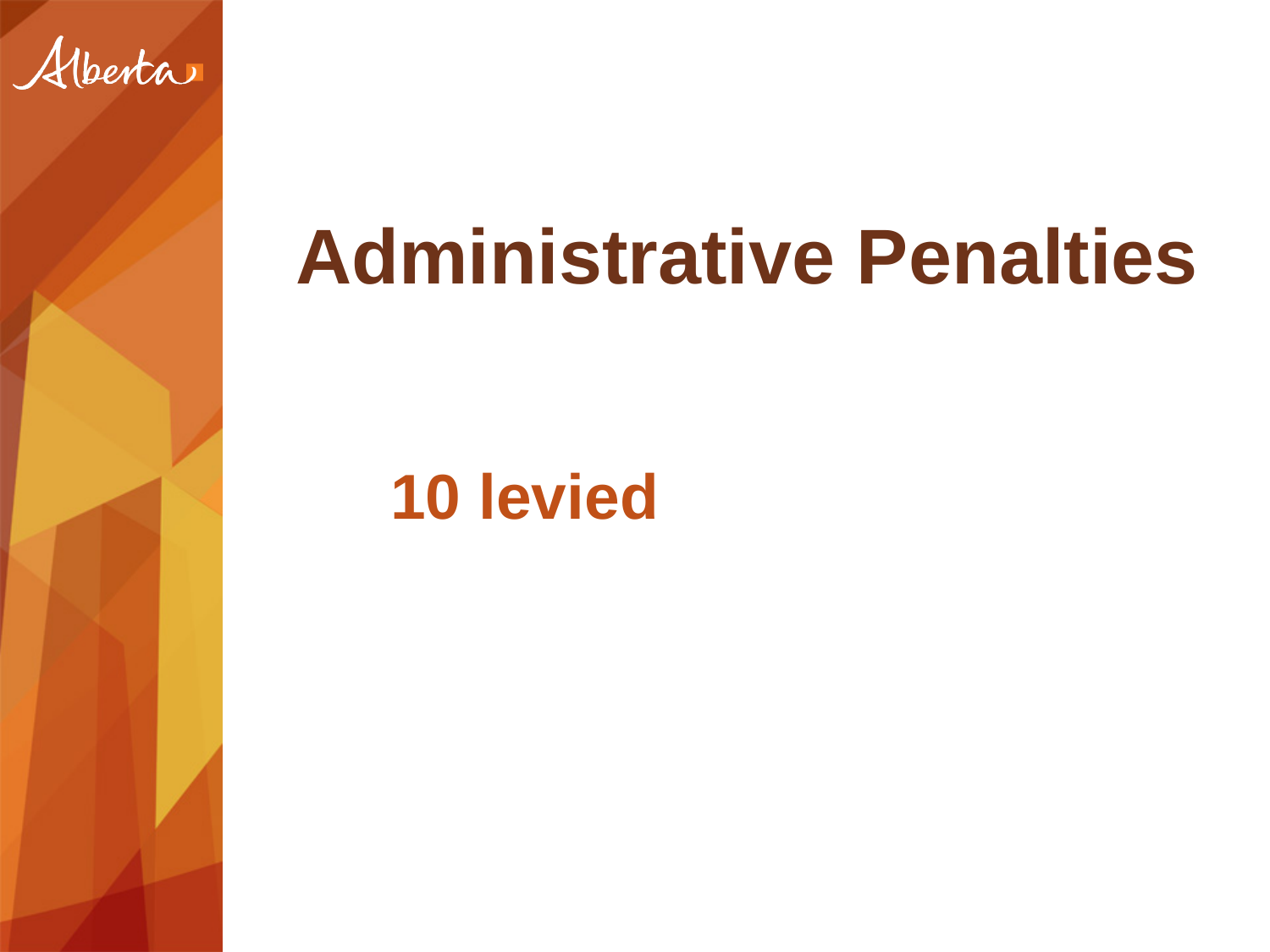

## **INVESTIGATIONS AND PROSECUTIONS**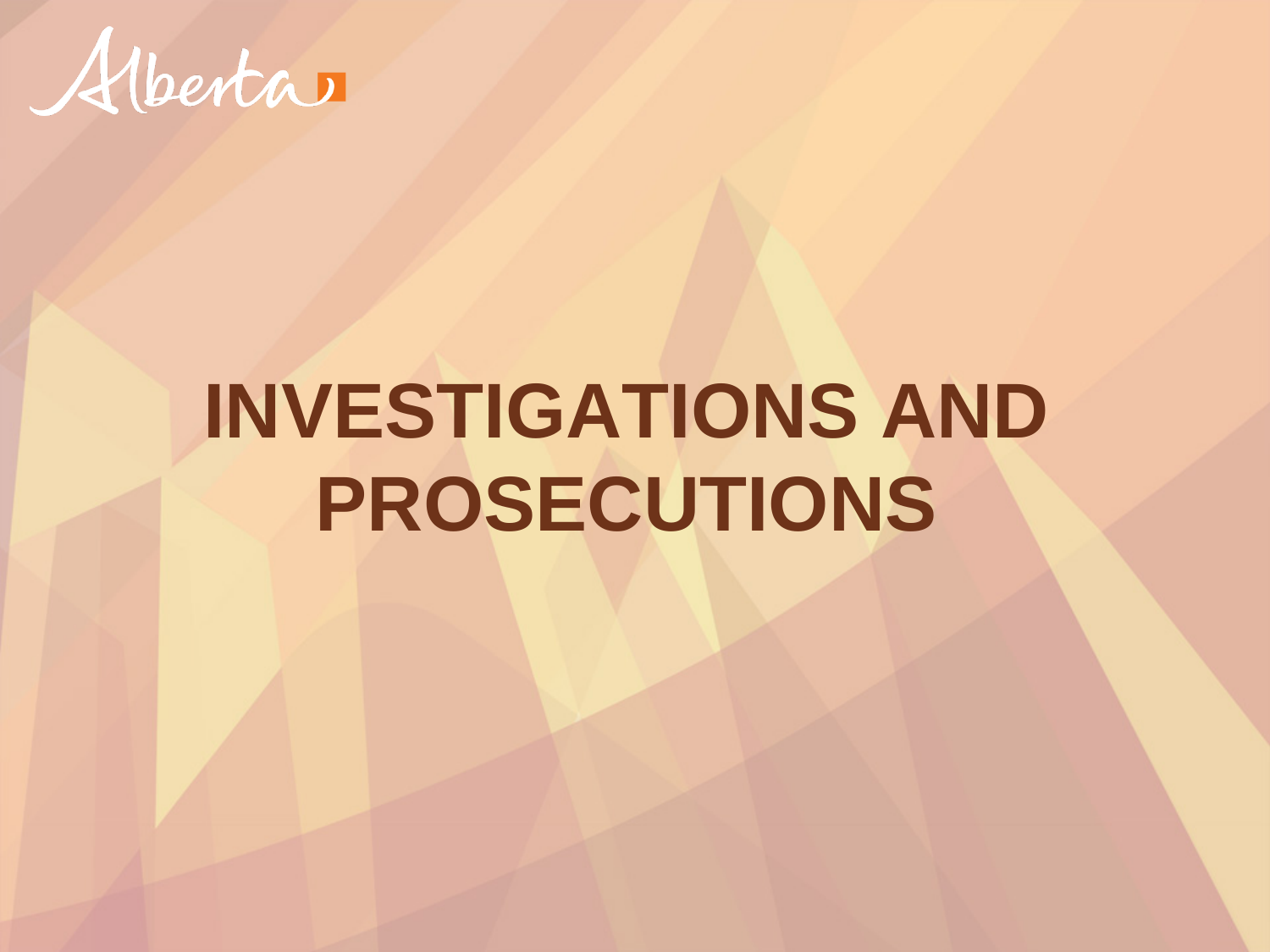

#### **Investigations / Prosecutions**

- **Re-organization**
- **Training**
- **Creative Sentencing**
- **Corporate Probation**
	- *(e.g., Criminal Code – Corporate Entities)*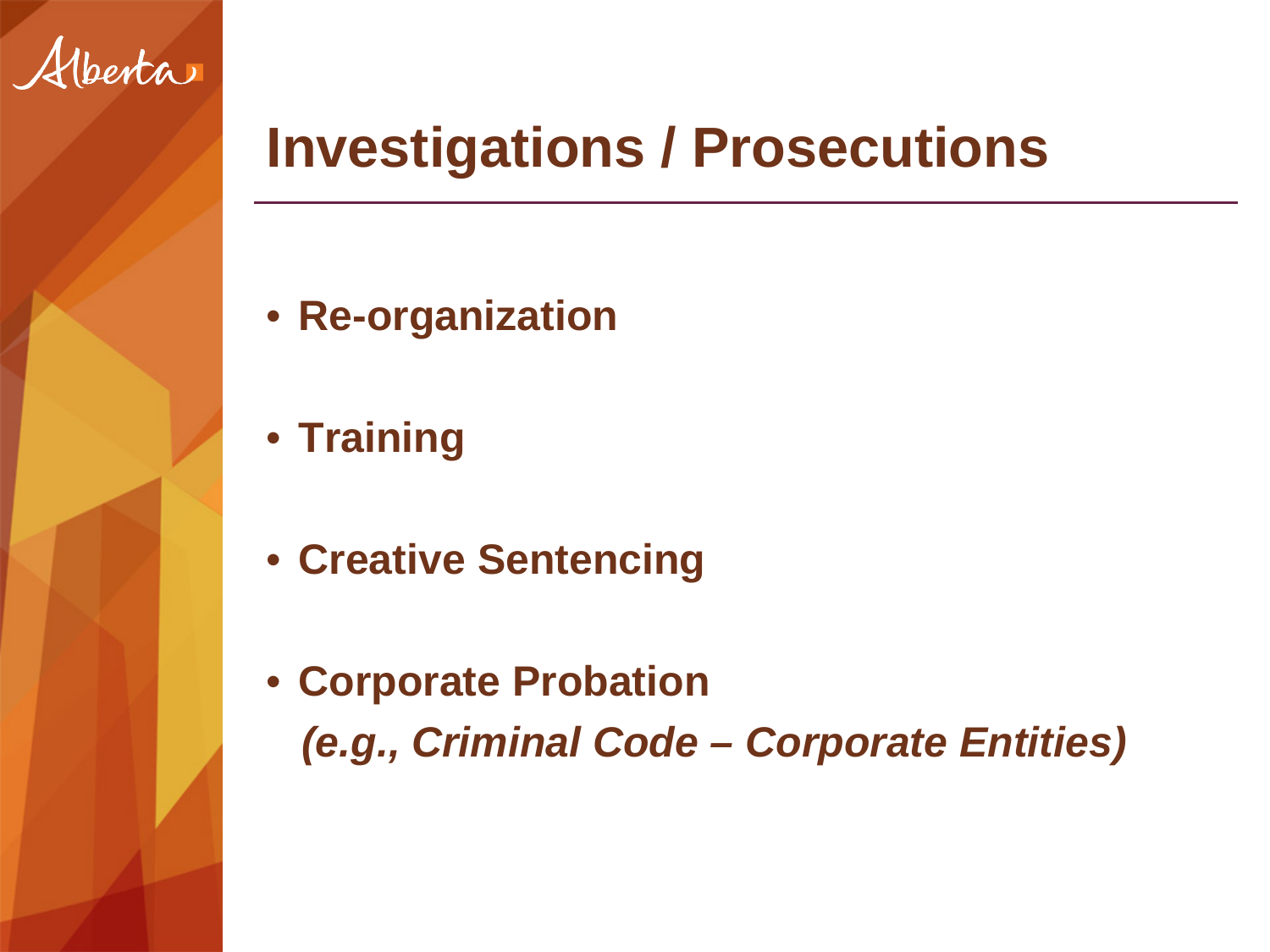

#### **Investigations and Mining**

## **Charges laid**

- **2012-2013 4**
- **2013-2014 13**
- **2015 YTD 23**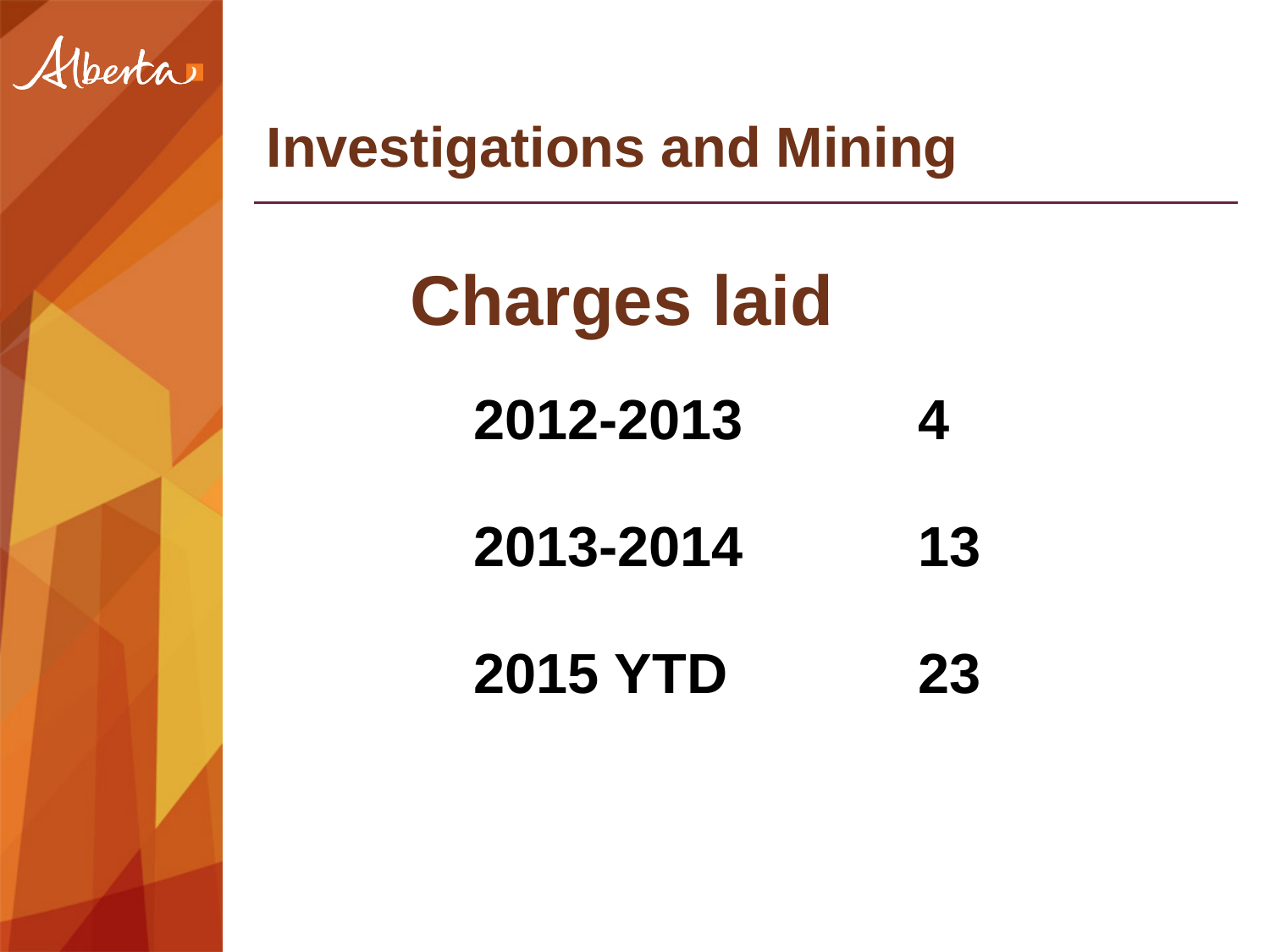

### **Are we making a difference?**

### **Are we changing culture?**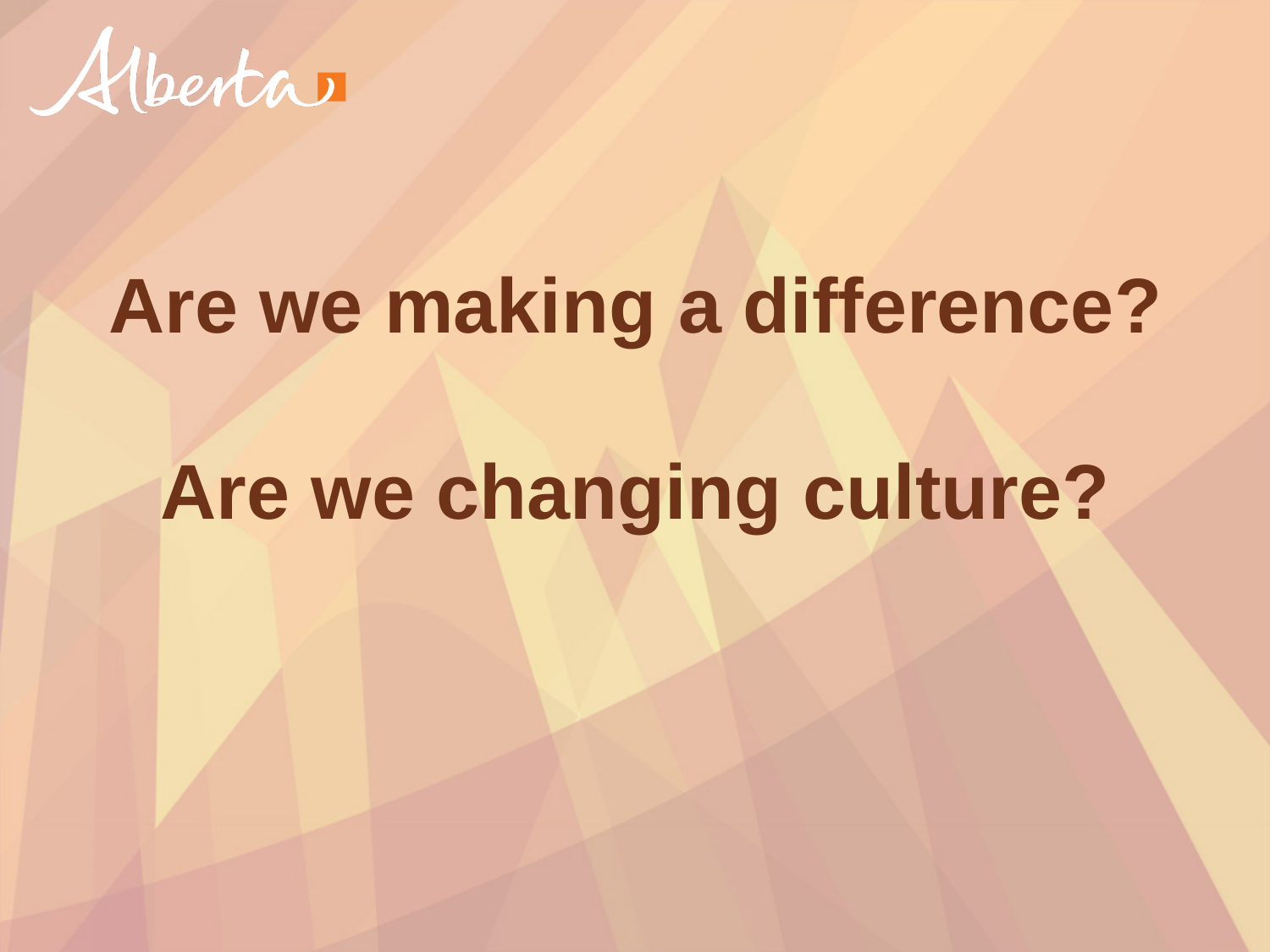

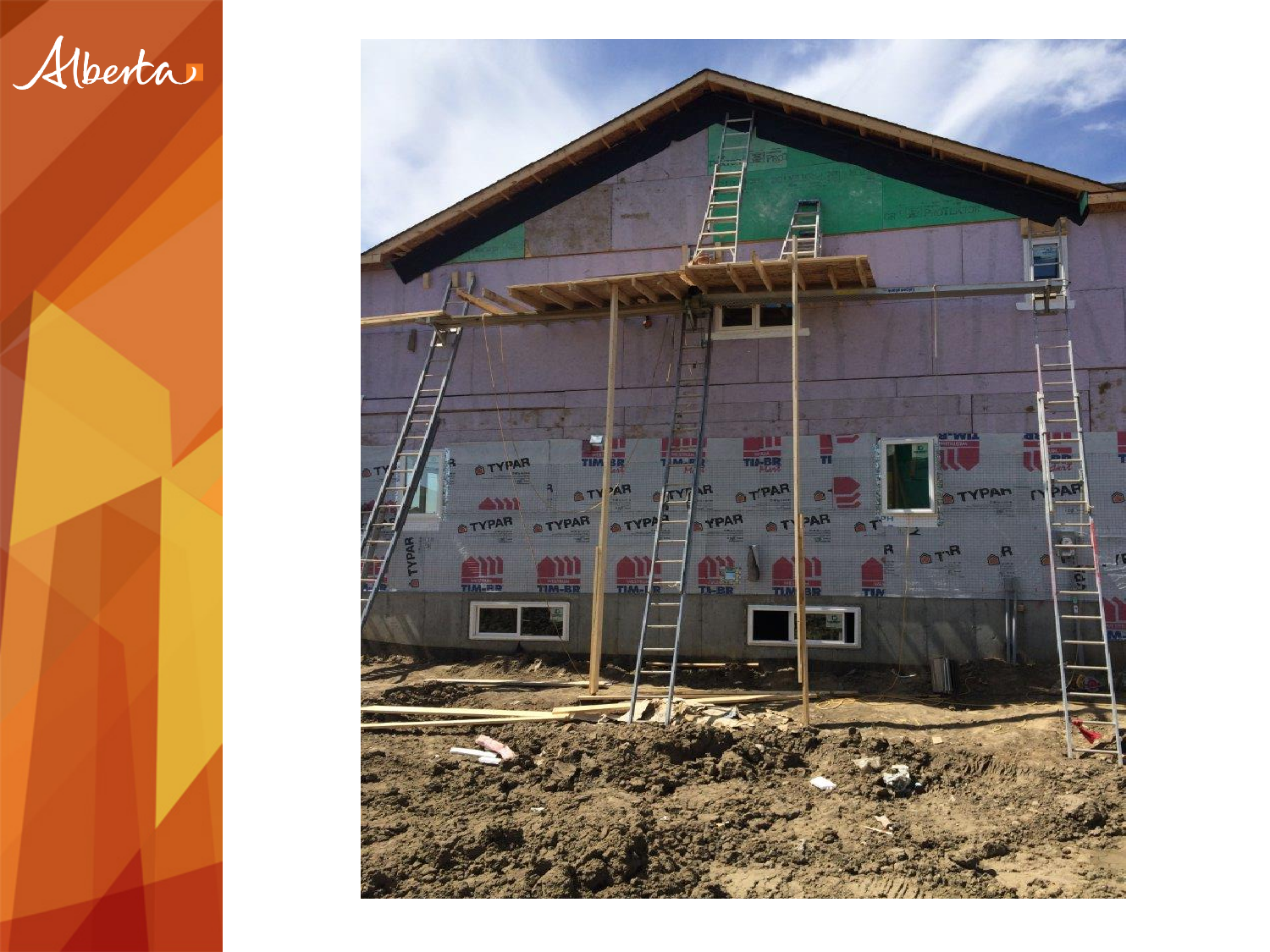

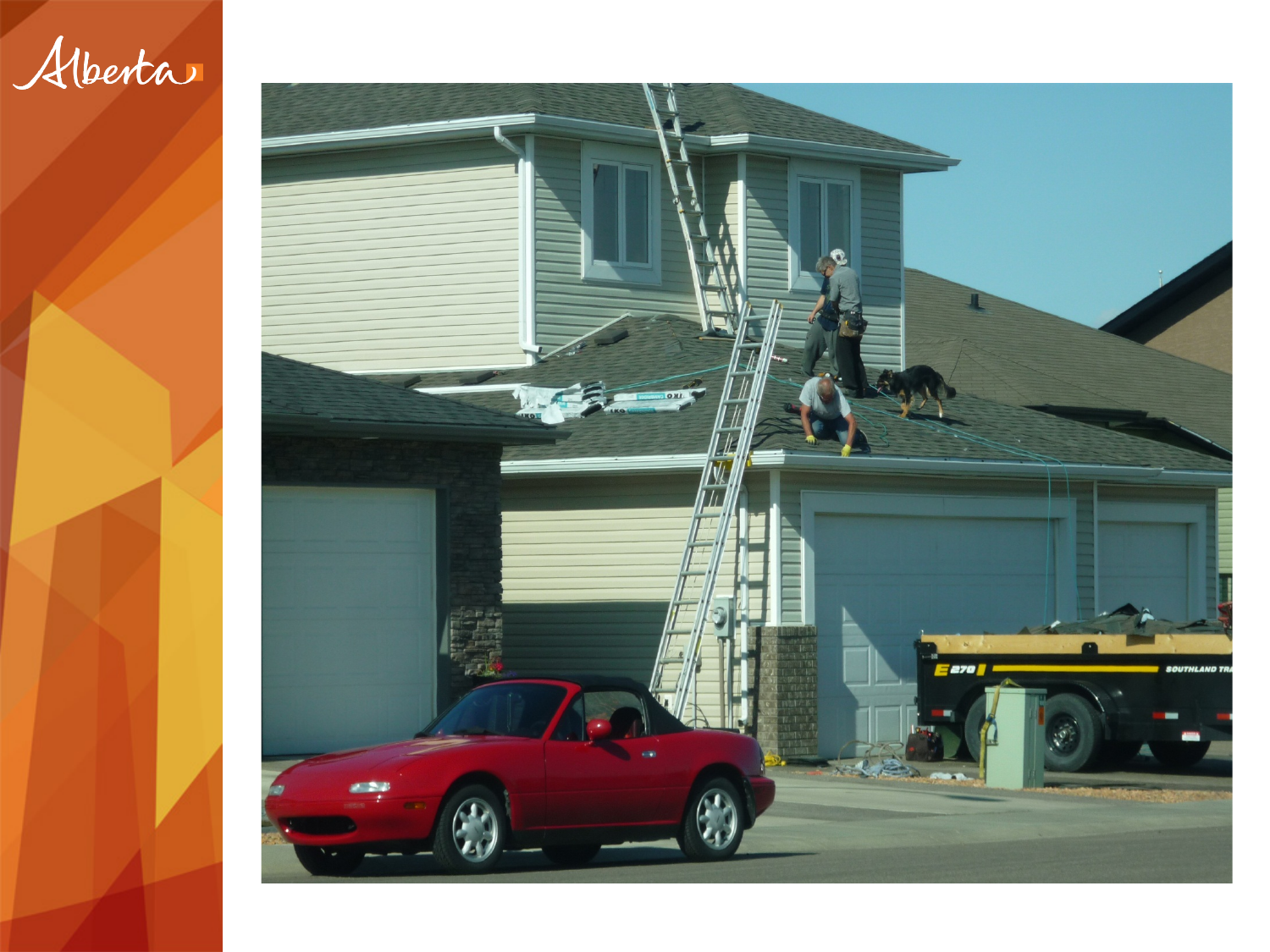

## **"Healthy and Safe is how Alberta Works"**